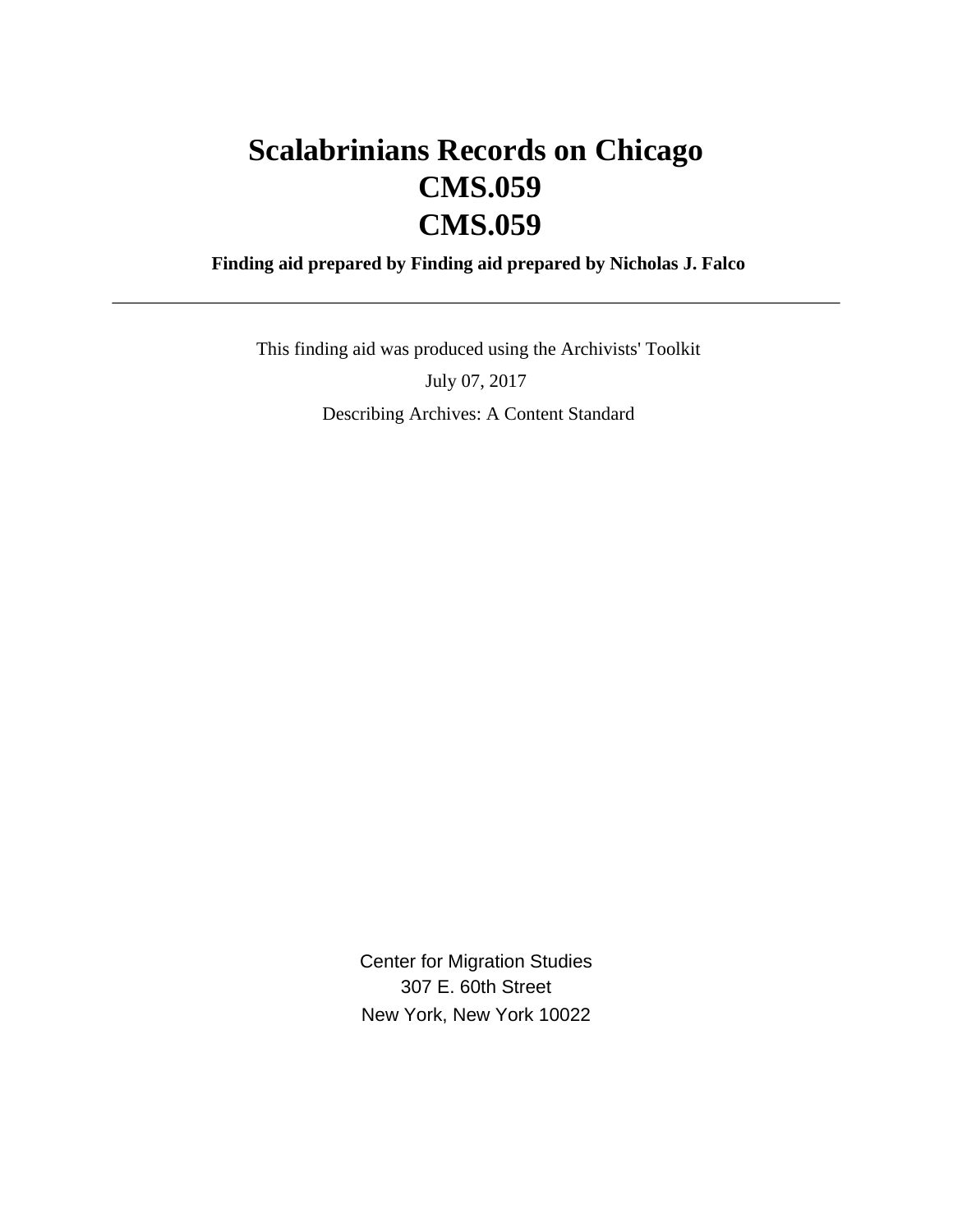# **Table of Contents**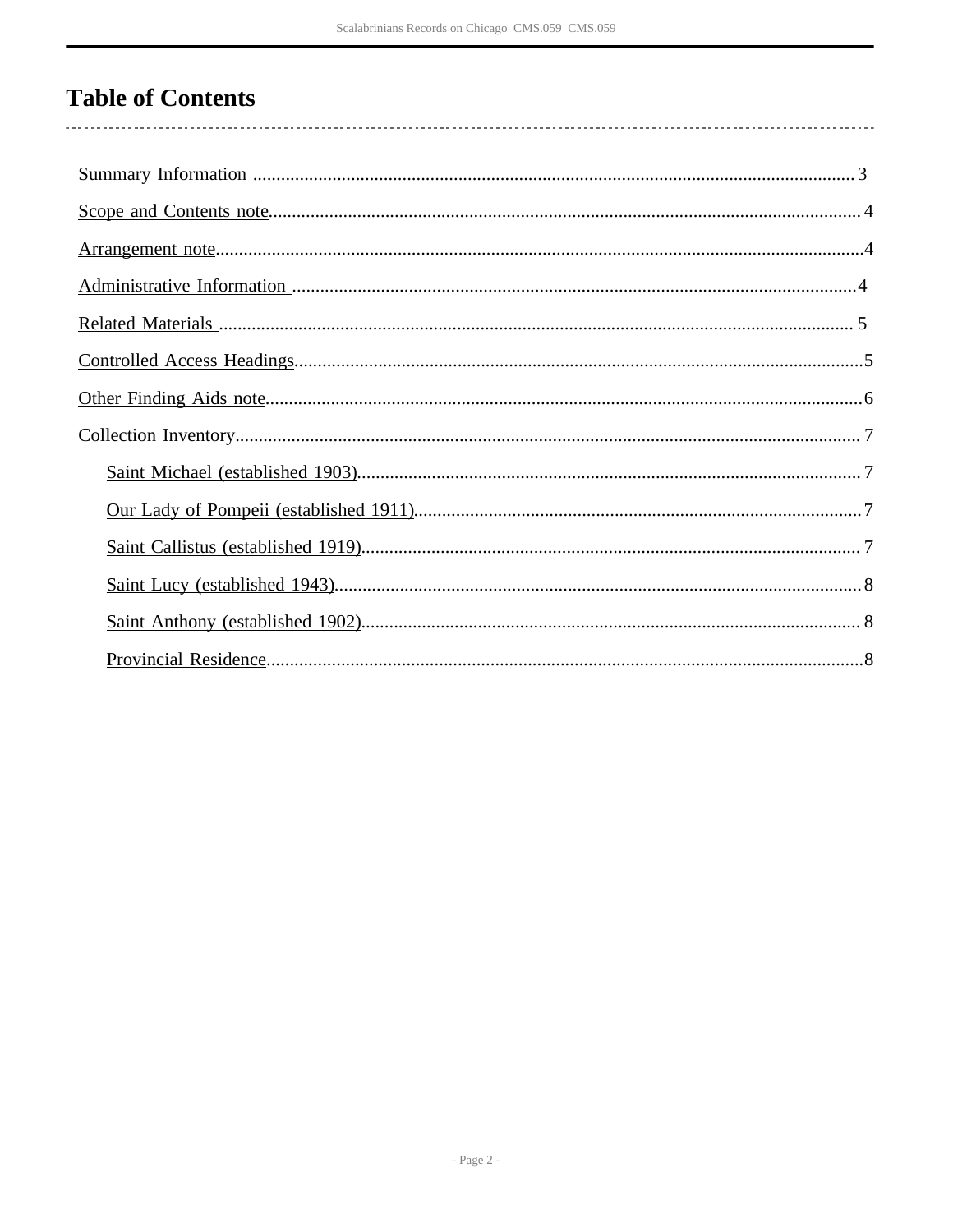# <span id="page-2-0"></span>**Summary Information**

 $\overline{a}$ 

| <b>Repository</b>    | <b>Center for Migration Studies</b>                                                                                                                                                                                                                                                                                                                |
|----------------------|----------------------------------------------------------------------------------------------------------------------------------------------------------------------------------------------------------------------------------------------------------------------------------------------------------------------------------------------------|
| <b>Title</b>         | Scalabrinians Records on Chicago Churches                                                                                                                                                                                                                                                                                                          |
| Date [inclusive]     | 1920-1982                                                                                                                                                                                                                                                                                                                                          |
| <b>Extent</b>        | 1.0 Linear feet                                                                                                                                                                                                                                                                                                                                    |
| <b>Location note</b> | CMS.059 is housed at the Provincial House of the Province of Saint<br>Charles, Society of Saint Charles-Scalabrinians, 27 Carmine Street, New<br>York, New York, 10014.                                                                                                                                                                            |
| Language             | English                                                                                                                                                                                                                                                                                                                                            |
| <b>Abstract</b>      | CMS.059 documents, via photographs and published ephemera, activities<br>in Chicago carried out by members of the Society of Saint Charles-<br>Scalabrinians, a congregation of male religious founded to minister to<br>migrants, in five parishes and at their provincial house, all in the city of<br>Chicago, Illinois, between 1920 and 1982. |

### **Preferred Citation note**

Center for Migration Studies of New York; Scalabrinians Records on Chicago Churches (CMS 059); Box; Folder.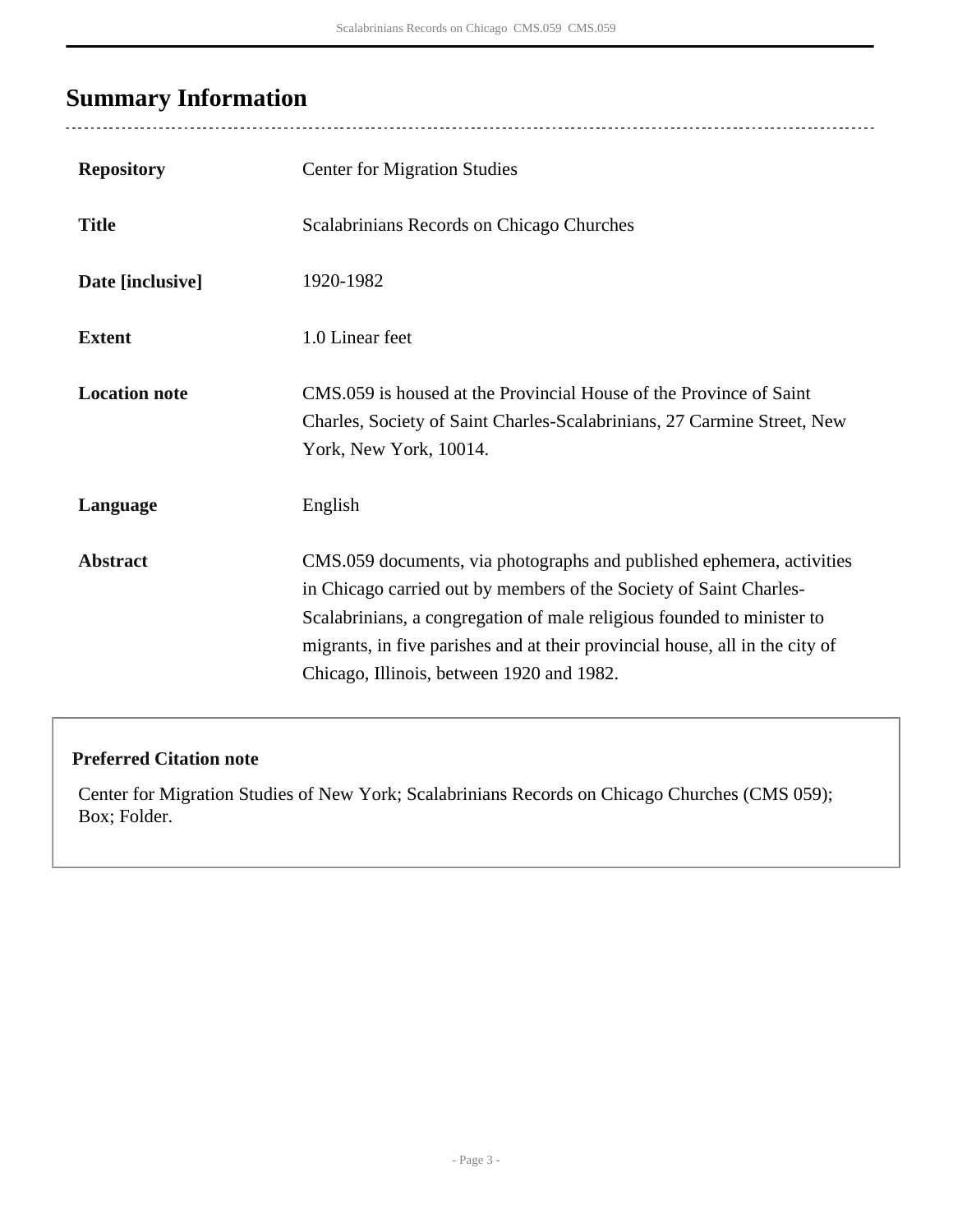## <span id="page-3-0"></span>**Scope and Contents note**

CMS.059 is an artificial collection that has its origins in the work of the Rev. Silvano M. Tomasi, c.s. Father Tomasi was in the 1970s Provincial Superior of the Saint Charles Province of the Society of Saint Charles-Scalabrinians. Most members of his religious congregation had historically worked in parishes with Italian immigrants. Father Tomasi asked that members consider donating documents from these parishes to the newly formed Center for Migration Studies. Five parishes in Chicago contributed small amounts of material, as did the provincial house of the Province of Saint John the Baptist, western counterpart to the Saint Charles Province. Archivist Nicholas J. Falco brought these small donations together as CMS.059.

All the institutions documented in this collection have in common an association with the Scalabrini Fathers, a presence in the city limits of Chicago, and a history of providing pastoral care to Chicago's Italian Americans. They differ in the types of records contributed. Almost all have some sort of published history. Other documents include photographs and reports. No one parish has enough material for a complete history of that parish. However, all the Series present snapshots of particular places and times. Taken together, they allow for useful generalizations about the history of Chicago, and of the city's Italian-American and American Catholic communities.

### <span id="page-3-1"></span>**Arrangement note**

CMS.059 is arranged into six Series, one for each parish represented in the collection and a sixth for the provincial house, which is the residence and workplace of the clergy who administer the affairs of the Society of Saint Charles-Scalabrinians in the western part of the United States, in western Canada, and in Mexico.

## <span id="page-3-2"></span>**Administrative Information**

#### **Publication Information**

Center for Migration Studies

#### **Conditions Governing Access note**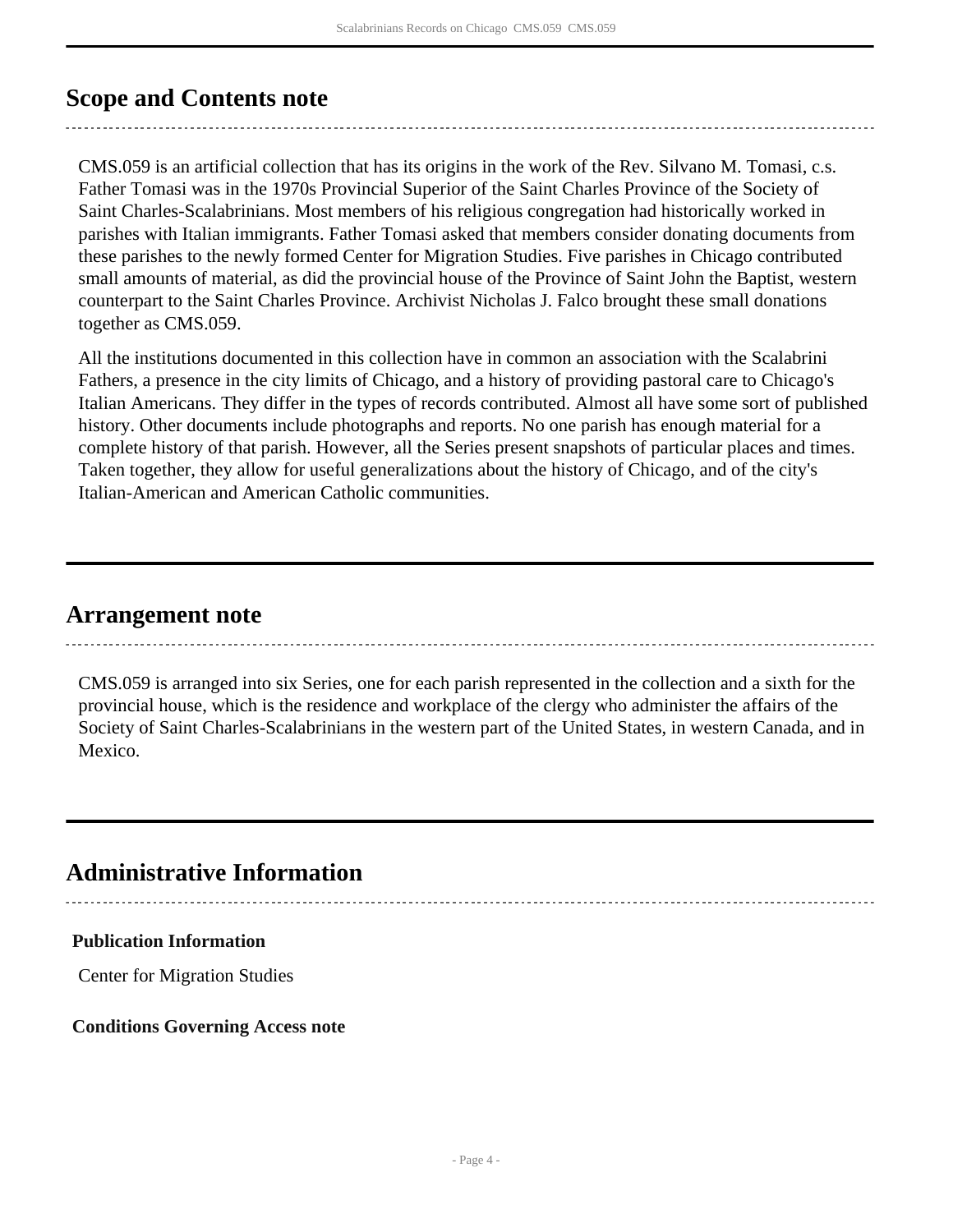CMS.059 is available to researchers by appointment.

#### **Conditions Governing Use note**

CMS has the copyright to the material in Collection #059. Persons wishing to publish material from CMS.059 must seek permission.

#### **Immediate Source of Acquisition note**

The elements of CMS.059 were contributed to the Center for Migration Studies by the parishes represented therein and by the provincial house of the Saint John the Baptist Province.

#### **Processing Information note**

Nicholas J. Falco processed CMS.059, completing the project in February 1987. In July 2017, Mary Brown inputted the finding aid into Archivists' Toolkit, using the rules found in "Describing Archivies: A Content Standard."

## <span id="page-4-0"></span>**Related Materials**

#### **Related Archival Materials note**

CMS.055, Santa Maria Addolorata (Chicago, Ill.) Records.

CMS.060, Scalabrinians Records on Melrose Park, Illinois, Churches and Institutions.

CMS.078C, Province of Saint Charles, Society of Saint Charles Scalabrinians, Records Addendum #2.

CMS.114, Italians of Chicago Oral History Project Transcript.

### <span id="page-4-1"></span>**Controlled Access Headings**

#### **Corporate Name(s)**

• Scalabrinians.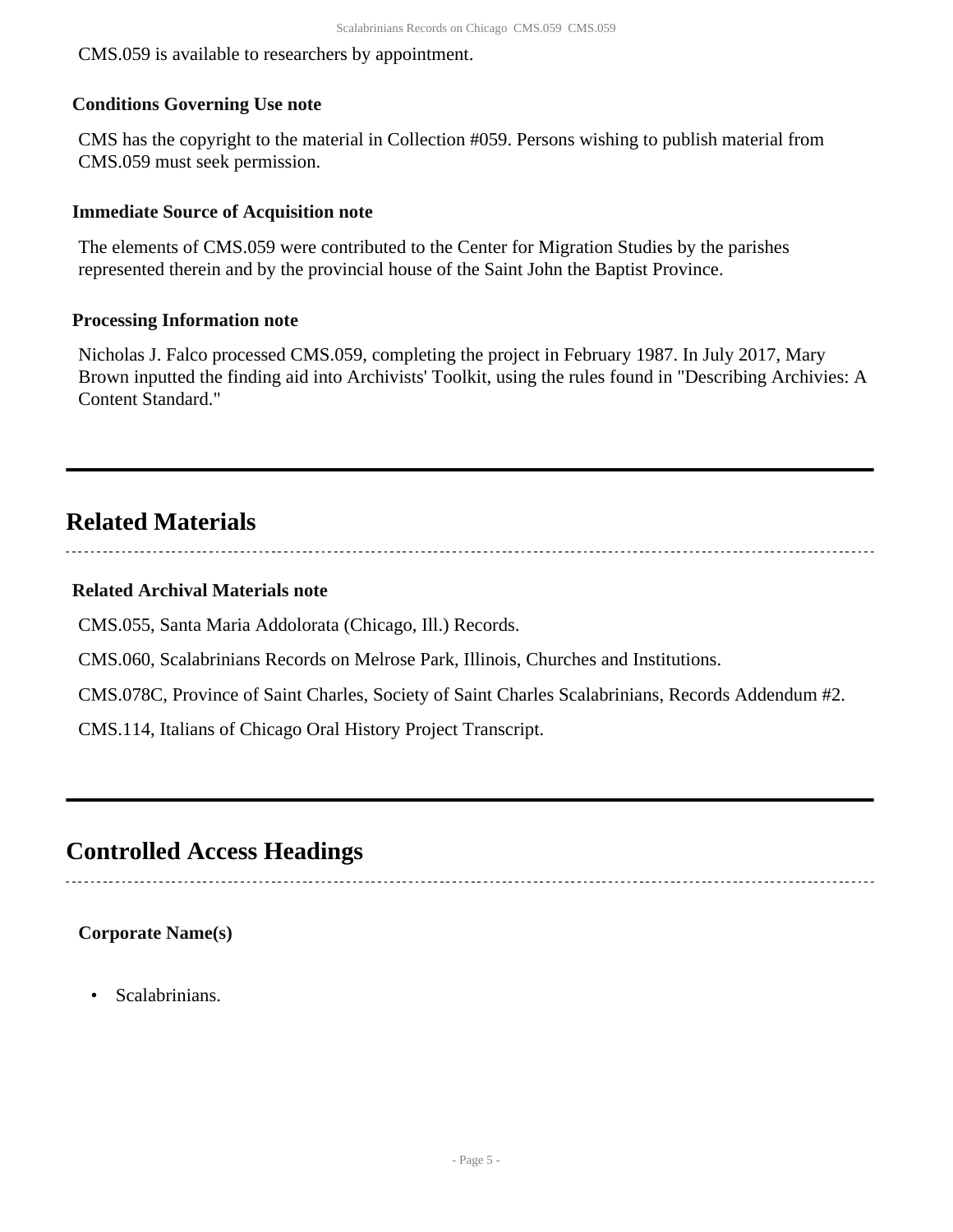#### **Geographic Name(s)**

• Chicago (Ill.)

### **Subject(s)**

. . . . . . . . . . . . . . . . . . .

- Church work with immigrants |z Catholic Church
- Italian Americans |x Religion
- Italians |z Illinois |z Chicago |x History.

# <span id="page-5-0"></span>**Other Finding Aids note**

The original print finding aid of CMS.059 is availale upon request.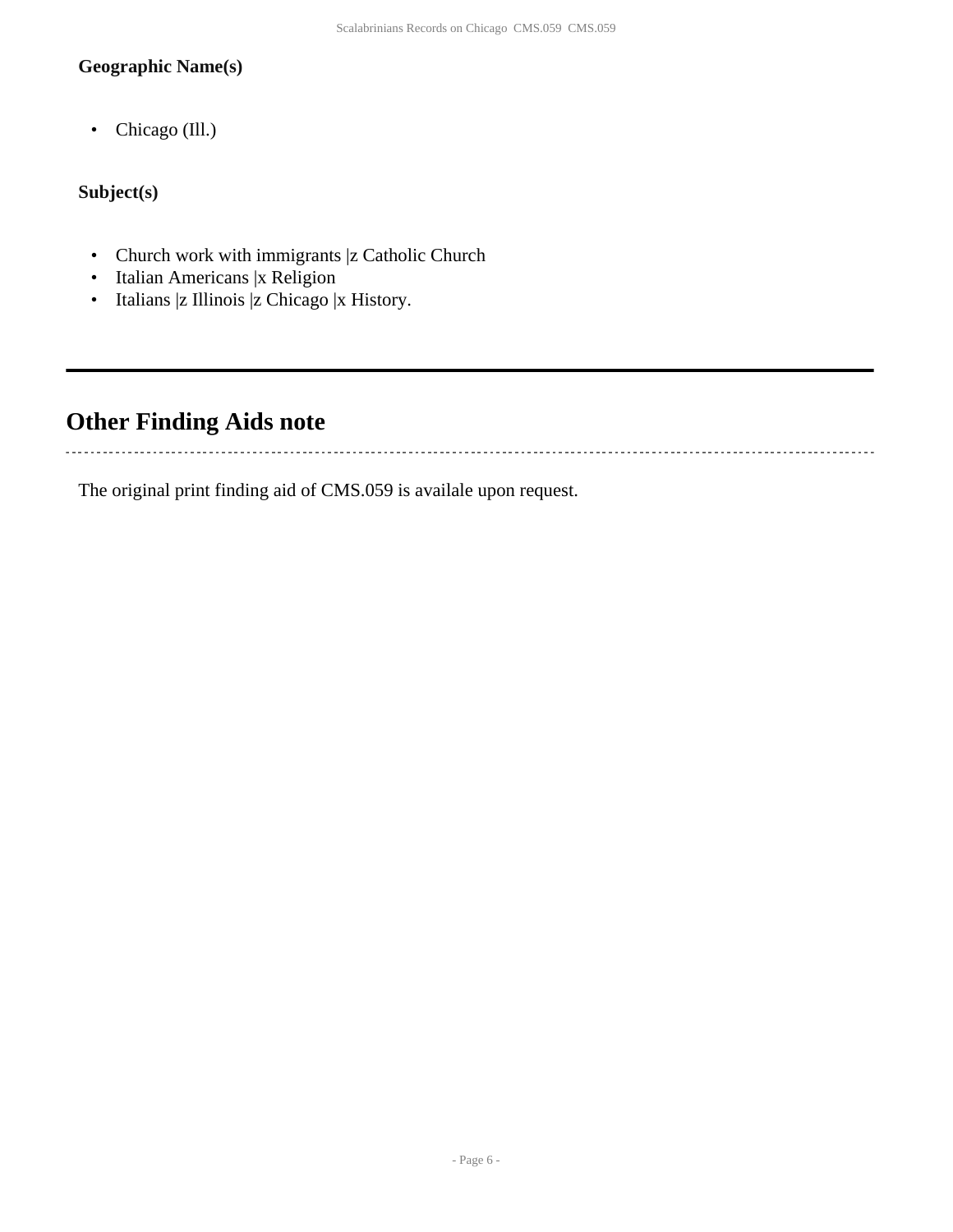### <span id="page-6-0"></span>**Collection Inventory**

#### <span id="page-6-1"></span>**Saint Michael (established 1903) 1948-1952**

#### **Scope and Contents note**

The material on Saint Michael's covers not only some parish history but also provides biographical information on the Rev. Luigi Donanzan, c.s., who was instrumental in promoting the work of the American Committee on Italian Migration (ACIM), an organization dedicated to reducing restrictions in U.S. immigration law. The Series includes a three-page 1940 Department of Labor memorandum on Americanization work, between 35 and 40 photographs taken between 1948 and 1959 showing Father Donanzan with various groups, a series of 1950s "Special Bulletins" on the issue of tithing, a 1953 tribute to Father Donanzan called "The Work of an Italian Priest in America," a 1953 building fund appeal titled "For Our Children and Community: A Challenge to All, a 1953 souvenir history journal of Saint Michael's fiftieth anniversary, a 1959 ACIM dinner program, a draft of a 1959 speech that Father Donanzan may have prepared for that dinner, some 1959 newspaper clippings, and a 1982 tribute to Father Donanzan entitled "Fifth Years of Faithful Stewardship in the Lord's Vineyard."

#### <span id="page-6-2"></span>**Our Lady of Pompeii (established 1911) 1920-1965**

#### **Scope and Contents note**

This Series contains one 1920 5x7" glass negative of an uidentified altar, church bulletins from January 15 and February 1,1936, a souvenir history journal from Our Lady of Pompeii's fiftieth anniversary in 1961, a 1963 history by Jordon Levin, consulting historian to the Department of Urban Rewewal, a program from a 1965 dinner-dance honoring a Mr. John D'Arco, and another church bulletin, this time from May 30, 1965.

# <span id="page-6-3"></span>**Saint Callistus (established 1919) 1941-1960 Box Box**

**Bin** 1

**Box**

2